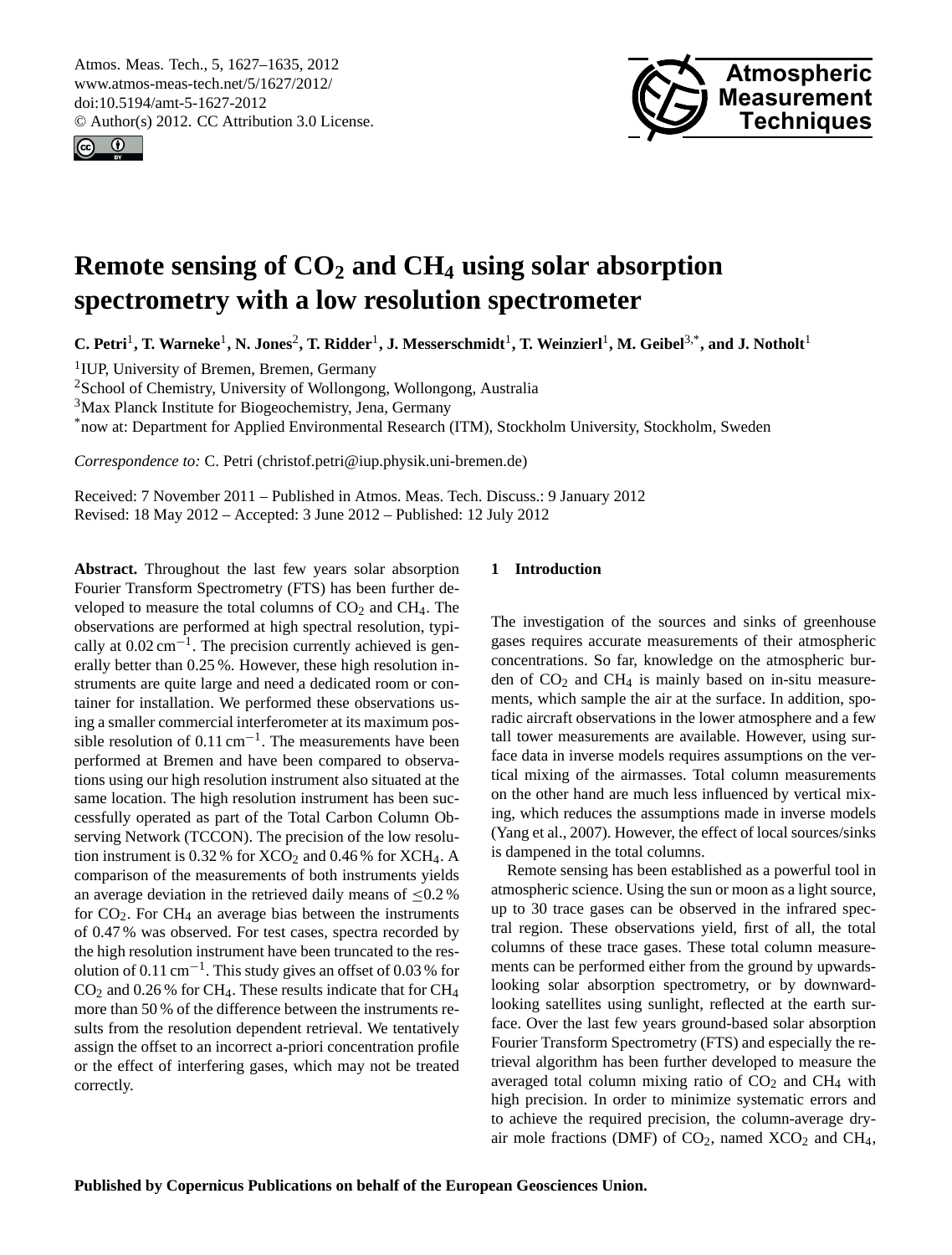named XCH4, are determined by normalizing them to the known dry-air mole fractions of  $O_2$  of 20.95%.

$$
XCO2 (O2) = 0.2095 \cdot \frac{\text{column } CO2}{\text{column } O2}
$$
 (1)

and

XCH<sub>4</sub> (O<sub>2</sub>) = 0.2095 
$$
\cdot \frac{\text{column CH}_4}{\text{column O}_2}
$$
. (2)

All retrieved columns share systematic errors as they are measured by the same observing system. Normalizing them in this way hence reduces some of the systematic errors. As the  $XCO<sub>2</sub>(O<sub>2</sub>)$  and  $XCH<sub>4</sub>(O<sub>2</sub>)$  is always calculated by ratioing with  $O_2$  in this paper, the  $(O_2)$  is tacitly left out from now on.

These ground-based observations are organized into a global measurement community, the Total Carbon Column Observing Network or TCCON [\(Wunch et al.,](#page-8-1) [2011\)](#page-8-1). Within TCCON, the high resolution Bruker interferometers (IFS 120 HR and 125 HR) have been widely accepted as preferred instruments as they have demonstrated the long and short-term stability required by TCCON standards. This is possible due to their large light throughput, coupled with high spectral resolution, thus achieving sufficient precision and accuracy. Spectra are taken at maximum optical path differences between 45 cm and 65 cm, corresponding to resolutions varying between  $0.014 \text{ cm}^{-1}$  and  $0.02 \text{ cm}^{-1}$ , respectively, where the resolution is defined (following the Bruker notation) as resolution =  $0.9$ /OPD, where the OPD is the maximum optical path difference. Throughout this paper the standard TCCON retrieval windows for  $CO<sub>2</sub>$ , CH<sub>4</sub> and  $O<sub>2</sub>$ , as shown in Table [1](#page-1-0) have been used.

 $XCO<sub>2</sub>$  can be measured with a precision of better than  $0.25\%$  and XCH<sub>4</sub> to better than  $0.4\%$  [\(Yang et al.,](#page-8-2) [2002;](#page-8-2) [Warneke et al.,](#page-8-3) [2005;](#page-8-3) [Washenfelder et al.,](#page-8-4) [2006;](#page-8-4) [Deutscher](#page-8-5) [et al.,](#page-8-5) [2010;](#page-8-5) [Messerschmidt et al.,](#page-8-6) [2010;](#page-8-6) [Wunch et al.,](#page-8-7) [2010\)](#page-8-7). The accuracy has been determined by aircraft campaigns to be in the order of  $0.2\%$  for  $XCO<sub>2</sub>$  and  $0.4\%$  for  $XCH<sub>4</sub>$ [\(Deutscher et al.,](#page-8-5) [2010;](#page-8-5) [Messerschmidt et al.,](#page-8-6) [2010;](#page-8-6) [Wunch et](#page-8-7) [al.,](#page-8-7) [2010\)](#page-8-7). During these calibration campaigns aircraft capable of flying to high altitudes equipped with in-situ samplers have been used to measure total columns of  $CO<sub>2</sub>$  and  $CH<sub>4</sub>$ . All European TCCON instruments have been calibrated in 2009 within the EU project IMECC [\(Messerschmidt et al.,](#page-8-8) [2011\)](#page-8-8).

TCCON-instruments are quite large and require a separate container or specific laboratory. It is therefore desirable to use a more compact instrument. Low resolution instruments require much less space (their size being dictated largely by the maximum OPD) and can easily be used in remote areas or for short campaigns. Besides working as a traveling standard, low- resolution measurements are of interest in understanding differences between the TCCON observations and satellite measurements (which are recorded at low resolution). The resolutions of the three dedicated satellite

**Table 1.** Standard TCCON retrieval windows for  $CO_2$ ,  $CH_4$  and  $O_2$ .

<span id="page-1-0"></span>

| Gas             | Central wavenumber<br>$\lceil$ cm <sup>-1</sup> | Spectral width<br>$\lceil$ cm <sup>-1</sup> $\rceil$ |
|-----------------|-------------------------------------------------|------------------------------------------------------|
| CO <sub>2</sub> | 6220.00                                         | 80.00                                                |
| CO <sub>2</sub> | 6339.50                                         | 85.00                                                |
| CH <sub>4</sub> | 5938.00                                         | 116.00                                               |
| $CH_4$          | 6002.00                                         | 11.10                                                |
| CH <sub>4</sub> | 6076.00                                         | 138.00                                               |
| ი,              | 7885.00                                         | 240.00                                               |

greenhouse gas instruments SCIAMACHY (Scanning Imaging Absorption Spectrometer for Atmospheric Cartography) onboard ENVISAT (Environmental Satellite), TANSO-FTS (Thermal And Near Infrared Sensor for Carbon Observation Fourier Transform Spectrometer) onboard GOSAT (Greenhouse Gases Observing Satellite) and OCO-2 (Orbiting Carbon Observatory) are  $7.0 \text{ cm}^{-1}$ ,  $0.2 \text{ cm}^{-1}$  and  $0.3 \text{ cm}^{-1}$ , respectively. Since the individual spectral lines are not fully resolved at these resolutions in the spectra recorded by these satellites, the retrieval requires a good knowledge of the background intensity and the underlying interfering gases.

Before using low resolution ground-based instruments in any network as an operational instrument, a validation and calibration procedure is required. The obvious choice to perform such a validation/calibration campaign is to use high resolution TCCON instruments as a reference. Since our high resolution IFS 125 HR has been calibrated within the IMECC aircraft campaign it can serve as appropriate reference for the IFS 66. In this paper we present ground-based solar absorption observations of  $CO<sub>2</sub>$  and  $CH<sub>4</sub>$  using the small commercial interferometer Bruker IFS 66 at its maximum possible resolution of 0.11 cm<sup>-1</sup>. The measurements have been performed in Bremen, Germany (53.1◦ N, 8.8◦ E) for nine days between winter 2009 and spring 2010. The results have been compared to observations performed by our high resolution TCCON instrument running at the same site in Bremen. Besides the direct comparison, the effect of the resolution on the retrieved columns has been investigated by truncating the high resolution spectra to a range of different resolutions between  $0.014 \text{ cm}^{-1}$  and  $0.5 \text{ cm}^{-1}$ .

## **2 Instrumentation**

The IFS 66 was installed in a room at our institute above the laboratory where the IFS 125 HR is housed. A home-made solar tracker, driven by a quadrant diode, is installed on the top of the building, feeding a parallel light beam onto the entrance aperture of the IFS 125 HR. In order to minimize the influence of the solar tracker (i.e. pointing errors), the same solar tracker as used by the high resolution instrument was used by the IFS 66. We inserted a flat mirror at 45<sup>°</sup> into the vertical light beam to direct the sunlight from the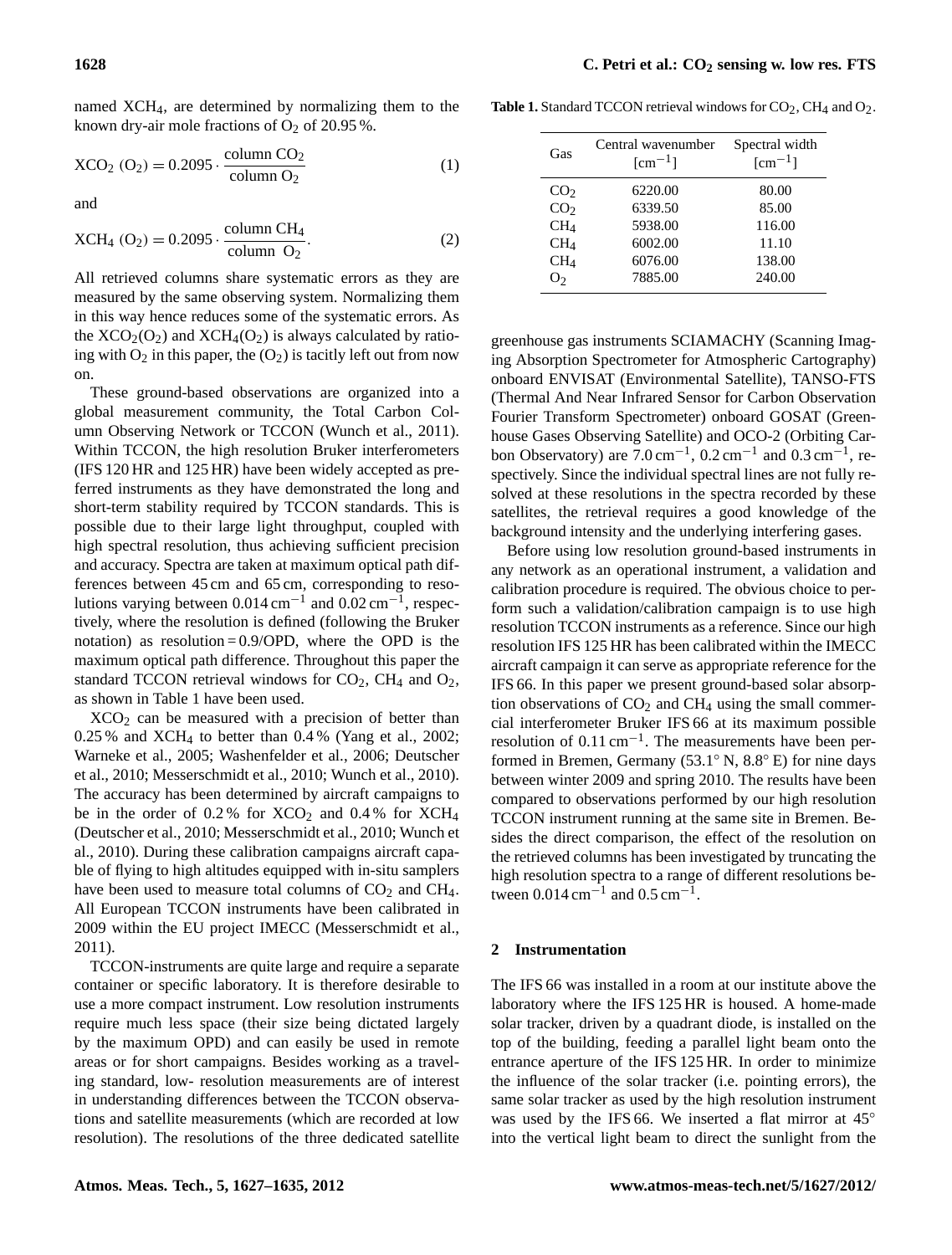solar tracker to the IFS 66, intercepting the sunlight to the high resolution instrument. This allows us to alternate measurements between the instruments. Spectra were recorded with the IFS 66 at a maximum resolution of  $0.11 \text{ cm}^{-1}$  and with the IFS 125 HR at  $0.014 \text{ cm}^{-1}$ . In the IFS 125 HR the moving mirror is driven on a set of polished rails while the IFS 66 uses a frictionless air bearing. Both instruments use filter wheels to select the aperture. The aperture of the IFS 125 HR was set to 1.0 mm diameter, corresponding to a field of view of 0.0024 radians. For the IFS 66 we used an aperture of diameter 0.25 mm, resulting in a field of view of 0.0016 radians. While the diameter of the parallel light beam of the IFS 125 HR is 6.5 cm, the parallel beam of the IFS 66 is only 3.5 cm. Both instruments were equipped with  $CaF<sub>2</sub>$  beamsplitters and indium gallium arsenide (In-GaAs) IR-detectors, working at room temperature. Furthermore, both instruments were purged with dry-air.

#### **3 Measurements and analysis**

Measurements from both instruments were recorded between November 2009 and April 2010 on nine clear days. The resulting solar absorption spectra were obtained alternately by changing the optical path of the sunlight between the instruments after each 30 min period. For the IFS 125 HR, two scans were averaged, while ten scans were averaged for the IFS 66. This leads to comparable observation times for each spectrum. For both instruments we used the commercial OPUS software package supplied by Bruker to record and transform the interferograms into spectra for later processing. To reduce the impact of source brightness fluctuations due to changes in the atmosphere, the retrieval strategy within TCCON is to normalize the DC recorded interferograms with the low-pass filtered and smoothed signal [\(Keppel-Aleks,](#page-8-9) [2007\)](#page-8-9). We did not apply this DC correction as the IFS 66 is not able to record a DC signal.

The analysis was performed using the least-squares algorithm GFIT, developed at NASA/JPL [\(Toon et al.,](#page-8-10) [1992\)](#page-8-10). The algorithm has been adapted for TCCON [\(Wunch et al.,](#page-8-1) [2011\)](#page-8-1). GFIT scales an assumed a-priori concentration profile until the simulated spectra best fit the observations by minimizing the RMS residual. The retrieved DMFs of  $CO<sub>2</sub>$  and  $CH<sub>4</sub>$  are calculated by  $O_2$  as discussed in the introduction. So far it is not possible to consider the detector noise in the GFIT retrieval. In our analysis we used a beta-version of GFIT that has been modified to pre-adjust the stratospheric a-priori concentration of CH4, by making use of the known correlation between stratospheric CH<sup>4</sup> and HF. In the stratosphere HF is a very stable trace gas. The tropospheric burden of HF can be neglected compared to the stratospheric one. Therefore, the total columns of HF, representing only the stratospheric burden, allow building a more realistic stratospheric a-priori profile of CH<sup>4</sup> [\(Washenfelder et al.,](#page-8-11) [2003\)](#page-8-11). This leads to better spectral fits for CH4, as discussed later.



<span id="page-2-0"></span>**Fig. 1.** Linefit evaluation with a HCl gas cell for different temperatures. Panel **(a)** shows the ILS (the line is truncated to show the important part in more detail), **(b)** shows the modulation efficiency decreasing with the OPD.

#### **4 Results**

## **4.1 Alignment and stability**

The alignment of both instruments is checked by cell measurements using an HCl gas-cell of known pressure and temperature. Hereby, the Instrumental Line Shape (ILS) and the modulation efficiency are retrieved. The modulation efficiency gives the amount of interference of the two light beams within an FTS instrument. The light beam entering the FTS is split at the beamsplitter. The two parts of the beam propagate different ways towards two different mirrors and back, overlapping at the beamsplitter. In a perfectly aligned instrument, the two parts of the beam are perfectly overlapping for the same OPD in both beams (zero path difference), which leads to a fully constructive interference for every wavelength. The modulation efficiency varies as a function of the OPD. In our set up the modulation efficiency is measured by performing cell measurements of a gas with well known pressure and temperature. Then the comparison of the measured and simulated spectrum allows to retrieve the modulation efficiency and the ILS. The instrumental line shape (ILS) is the response we receive with the FTS from a theoretical singular peak at a specific wavenumber. The ILS is a sinc function which should be symmetric. The resolution of the FTIR is mainly determined by the width of the ILS, which is a function of the OPD and the aperture. If a FTS is misaligned, the ILS is lowered, broadened, and the wavenumber is shifted or asymmetric. A parallel offset leads to a lowered ILS, a hereby measured spectrum has a lower signal to noise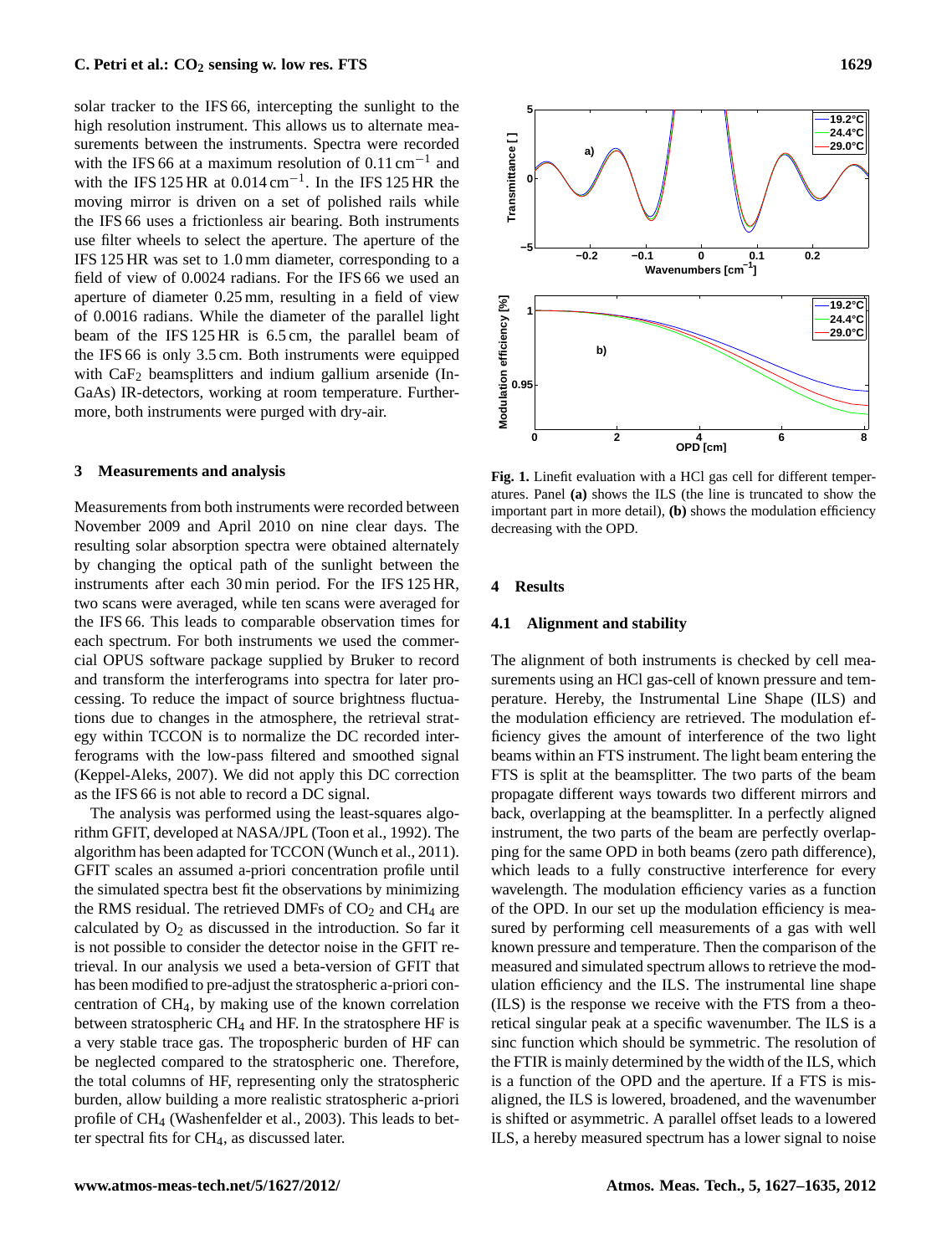

<span id="page-3-1"></span>**Fig. 2.** Individual results for column-average dry-air mole fractions (DMF) of  $CO<sub>2</sub>$ , as measured by both instruments for 9 March 2010. The shown values are calculated by ratioing to the surface pressure rather than  $O_2$ , as shown in Fig. [4.](#page-4-0) The SZAs vary from 78 degrees in the morning to 57 degrees at noon and 82 degrees in the afternoon.

ratio. A misalignment at the outgoing part of the FTS leads to a broadened ILS and a lowered resolution. A slope between the overlapping beams leads to an asymmetric ILS and a shift in wavelength. The lowering and the broadening of the ILS is not a major problem as we have enough intensity and high enough resolution. The shift in wavelength could be fitted, mainly the asymmetric ILS could become a serious problem. So far it is not possible to consider the measured ILS in the GFIT retrieval.

The ILS was retrieved with the "LINEFIT" program using HCl lines from 5680 to 5800 cm−<sup>1</sup> [\(Hase et al.,](#page-8-12) [1999\)](#page-8-12). The IFS 125 HR typically gives a variation in the modulation efficiency of  $\leq$ 5% over the full OPD. For the IFS 66, the modulation efficiency that has been measured directly after an alignment, increases linearly from 1.0 to 1.05 over the optical path difference of 8.1 cm. For this kind of optical set up, using a 90° off-axis parabolic mirror in the interferometer, along with a frictionless air bearing for the movable mirror, a 5 % change in the modulation efficiency over the whole optical path length is acceptable (A. K. Bruker, personal communication, 2009). However, the alignment of the IFS 66 was found to be much more temperature sensitive than for the IFS 125 HR. Repeating the ILS measurements for conditions where the temperature of the whole laboratory was warmer by  $10^{\circ}$ C resulted in a change in the modulation efficiency of 2 %. We hence performed a test where we took cell measurements at different room temperatures, results are shown in Fig. [1.](#page-2-0)

The comparison for  $XCO<sub>2</sub>$  by the IFS 66 with the IFS 125 HR indicates good agreement between both instruments, independent of the alignment of the IFS 66. In comparison, the results for XCH<sup>4</sup> depend on the alignment, see Tables [2](#page-5-0) and [3.](#page-5-1) Tentatively, we assign this dependency to the combination of the least-squares fitting together with



<span id="page-3-0"></span>**Fig. 3.** Small part of a measured and simulated spectrum in the region of CH4. Panel **(a)** shows the high resolution spectrum of the IFS 125 HR at a resolution of  $0.014 \text{ cm}^{-1}$  (OPD = 64 cm), **(b)** is based on the same measurement, but the interferogram has been truncated to a resolution of  $0.11 \text{ cm}^{-1}$  (OPD = 8.1 cm), and **(c)** shows a spectrum measured by the IFS 66 at a resolution of  $0.11$  cm<sup>-1</sup>.

an imperfect a-priori VMR. When using a correct a priori, the deviations resulting from a misaligned instrument partly compensate, because the positive and negative residuals have a similar peak height. For an a priori that is far from ideal, the residuals of the fit might have different peak heights. In this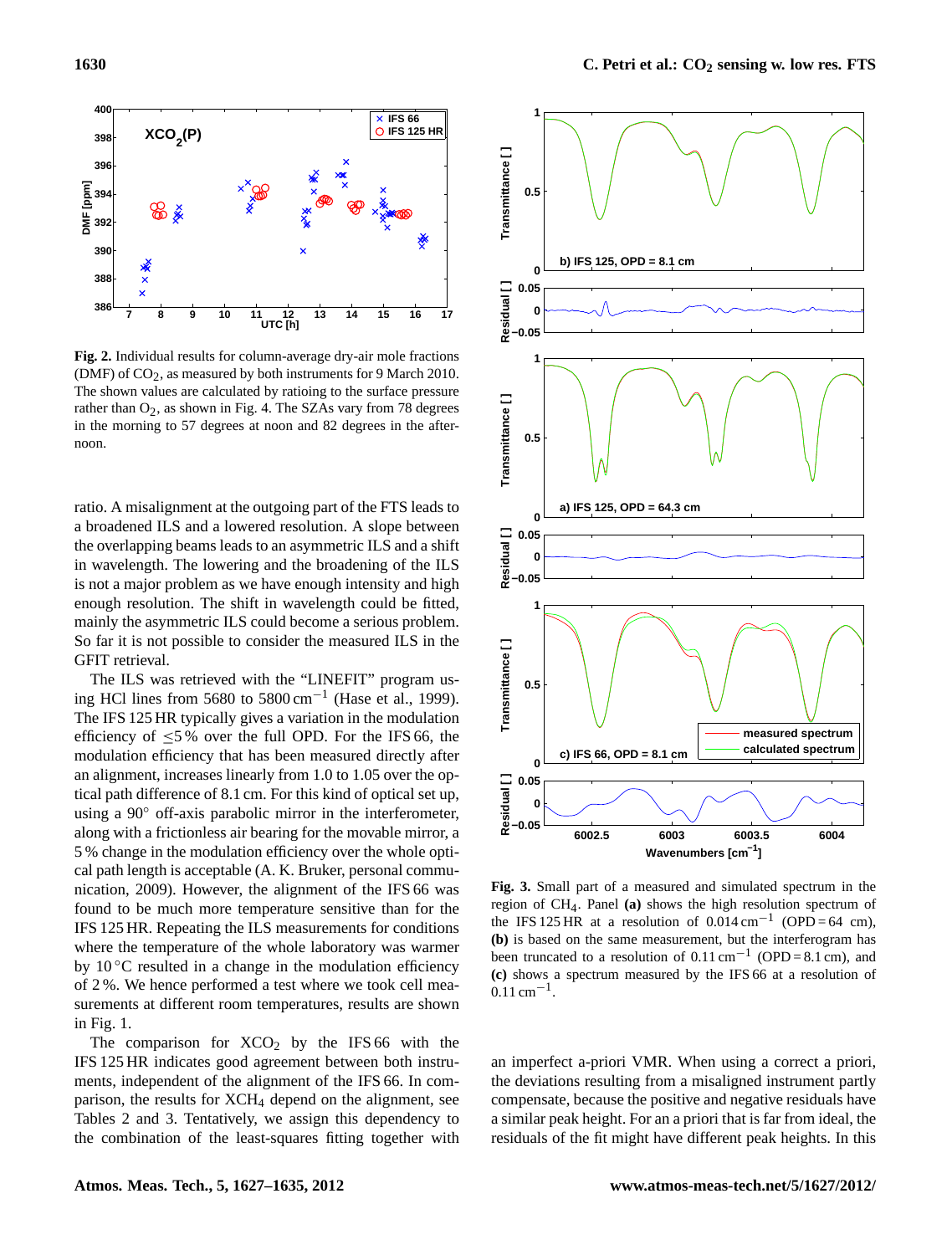

<span id="page-4-0"></span>**Fig. 4.** Individual results for column-average dry-air mole fractions (DMF) of  $CO<sub>2</sub>$ , as measured by both instruments for 9 March 2010. 10 interferograms have been averaged for the IFS 66 for one data point, and 2 interferograms for the IFS 125 HR. With typical error bars for single measurements as given by the retrieval software GFIT.



<span id="page-4-2"></span>**Fig. 5.** Individual results for column-average dry-air mole fractions (DMF) of CH4, as measured by both instruments for 9 March 2010. 10 interferograms have been averaged for the IFS 66 for one data point, and 2 interferograms for the IFS 125 HR. With typical error bars for single measurements as given by the retrieval software GFIT.

case the quadratic dependency of the least-squares method yields wrong columns.

As an example, Fig. [3](#page-3-0) shows part of the spectral fit in one CH<sup>4</sup> absorption window. Figure [3a](#page-3-0) shows the measurements by the IFS 125 HR at a resolution of  $0.014 \text{ cm}^{-1}$  (64.3 cm OPD). Figure [3b](#page-3-0) shows the same spectrum as in Fig. [3a](#page-3-0), but the interferogram has been truncated to  $0.11 \text{ cm}^{-1}$  (8.1 cm OPD), corresponding to the resolution of the IFS 66. Figure [3c](#page-3-0) shows the spectrum measured by the IFS 66 at a resolution of  $0.11 \text{ cm}^{-1}$  (8.1 cm OPD). The residuals of Fig. [3c](#page-3-0) have systematic deviations at the absorption lines, which we attribute to non-optimal alignment of the interferometer. Our measurements show that the retrieved values are acceptable for this instrument despite the asymmetric fit as shown in Fig. [3c](#page-3-0).



<span id="page-4-1"></span>Fig. 6. Daily averages of XCO<sub>2</sub>, as measured by the IFS 66 and the IFS 125 HR. The daily means are calculated from single measurements as a weighted mean, weighted to the reciprocal of their error variance. As example typical error bars of one  $\sigma$  are shown.



<span id="page-4-3"></span>Fig. 7. Daily averages of XCH<sub>4</sub>, as measured by the IFS 66 and the IFS 125 HR. The statistics are calculated as described for  $XCO<sub>2</sub>$  in Fig. [6.](#page-4-1)

#### **4.2 Precision and comparability**

Results for individual measurements of  $XCO<sub>2</sub>$  and  $XCH<sub>4</sub>$  are shown in Figs. [4](#page-4-0) and [5.](#page-4-2) The error bars indicate the typical uncertainty for single measurements as given by the retrieval software GFIT. The shown day is selected as it covers a large variation of solar zenith angles (SZA) from 78 degrees in the morning to 57 degrees at noon and 82 degrees in the afternoon. The measurements of  $XCO<sub>2</sub>$  and  $XCH<sub>4</sub>$  show that there is not a significant dependency on SZAs. For the IFS 66, we obtained a precision of  $0.32\%$  (1.2 ppm) for  $CO<sub>2</sub>$  and  $0.41\%$ for CH<sup>4</sup> (7.3 ppb). For comparison, the network wide precision of the IFS 125 HR was found to be 0.25 % (1.0 ppm) for  $CO<sub>2</sub>$  and 0.22 % (3.9 ppb) for CH<sub>4</sub>, in agreement with [Wunch](#page-8-7) [et al.](#page-8-7) [\(2010,](#page-8-7) [2011\)](#page-8-1). It is important to note that these results were achieved for comparable observation times, two scans for the IFS 125 HR and ten scans for the IFS 66. Tables [2](#page-5-0) and [3](#page-5-1) give individual results for the nine days on which comparable measurements were possible. In addition to the derived precision the uncertainty based on the spectral fit and residuals is given.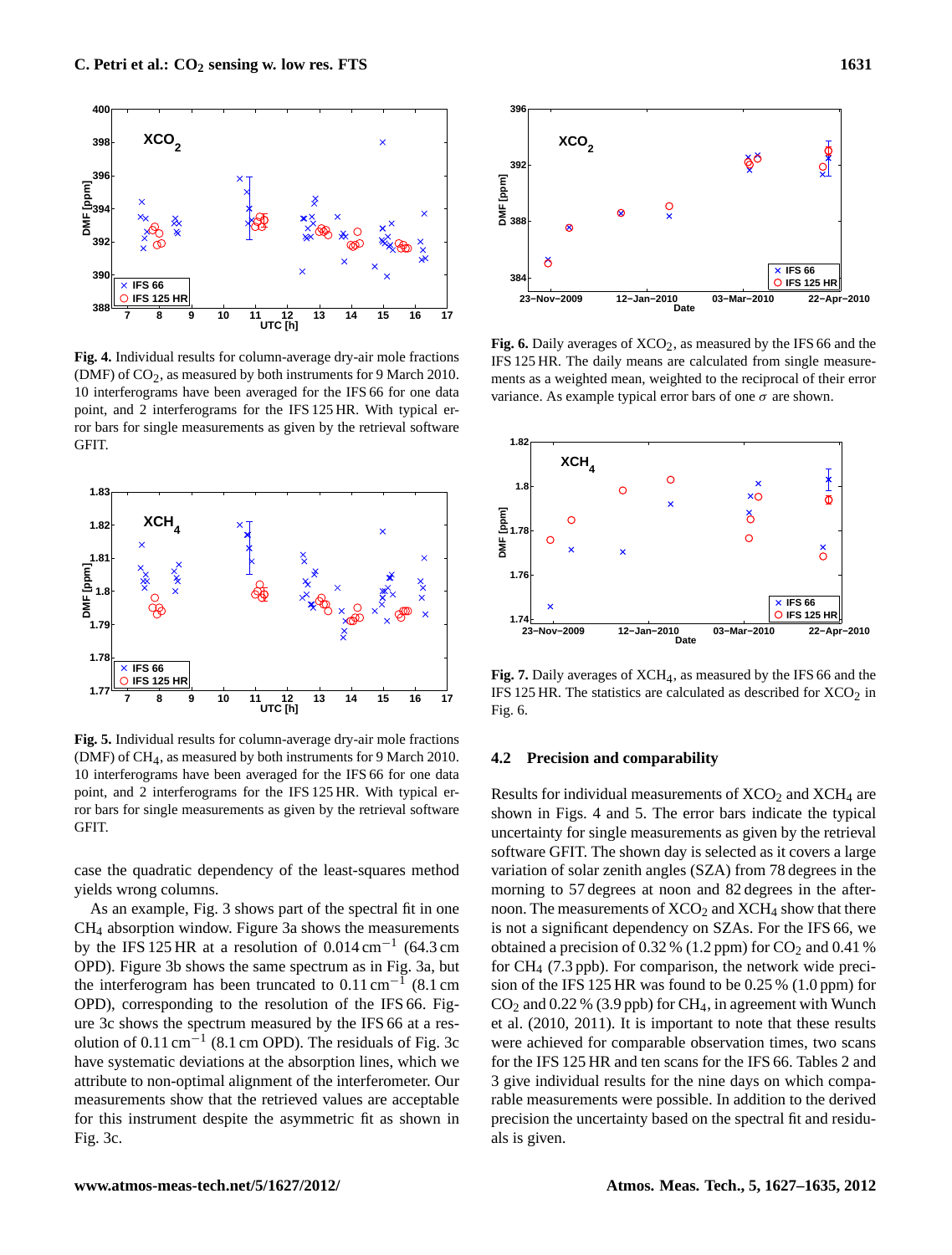| Day                      | $XCO2$ IFS-125 HR<br>[ppm] | $1\sigma$<br>[ppm] | $XCO2$ IFS-66<br>[ppm] | $1\sigma$<br>[ppm] | Difference<br>$\lceil\% \rceil$ |
|--------------------------|----------------------------|--------------------|------------------------|--------------------|---------------------------------|
| 20 November 2009         | 385.00                     | 0.48               | 385.27                 | 1.05               | 0.07                            |
| 1 December 2009          | 387.53                     | 0.25               | 387.56                 | 1.13               | 0.01                            |
| 28 December 2009         | 388.59                     | 2.98               | 388.55                 | 1.90               | $-0.01$                         |
| 22 January 2010          | 389.07                     | 0.60               | 388.36                 | 0.76               | $-0.18$                         |
| Average before alignment | 387.55                     | 1.08               | 387.44                 | 1.21               | 0.07                            |
| 4 March 2010             | 392.20                     | 2.17               | 392.55                 | 1.63               | 0.09                            |
| 5 March 2010             | 392.02                     | 0.18               | 391.63                 | 1.17               | $-0.10$                         |
| 9 March 2010             | 392.44                     | 1.61               | 392.69                 | 1.38               | 0.06                            |
| 12 April 2010            | 391.87                     | 0.32               | 391.32                 | 0.90               | $-0.14$                         |
| 15 April 2010            | 393.00                     | 0.25               | 392.48                 | 1.17               | $-0.13$                         |
| Average after alignment  | 392.31                     | 0.91               | 392.13                 | 1.25               | 0.11                            |

<span id="page-5-0"></span>Table 2. Daily means of XCO<sub>2</sub> for nine measuring days. The daily means are calculated from single measurements as a weighted mean, weighted to the reciprocal of their error variance. As an estimation for the error of the daily means the standard deviation,  $\sigma$ , is given. The differences of the daily means are given in percent while the averages of differences are calculated from the absolute values.

<span id="page-5-1"></span>Table 3. Daily means of XCH<sub>4</sub> for nine measuring days. The statistics are calculated as described for XCO<sub>2</sub> in Table [2.](#page-5-0) In the last column an offset of 0.47 % is subtracted from the daily means measured by the IFS-66, then the difference is calculated and given in percent. Again, the averages of differences are calculated from the absolute values.

|                          | $XCH4$ IFS-125 HR | $\sigma$                | $XCH4$ IFS-66 | $\sigma$                                   | <b>Difference</b> | Diff.-offset |
|--------------------------|-------------------|-------------------------|---------------|--------------------------------------------|-------------------|--------------|
| Day                      | [ppm]             | [ $\times 10^{-2}$ ppm] | [ppm]         | $\lceil \times 10^{-2} \text{ ppm} \rceil$ | $\lceil\% \rceil$ | [%]          |
| 20 November 2009         | 1.776             | 0.52                    | 1.746         | 1.29                                       | $-1.69$           | $-2.15$      |
| 1 December 2009          | 1.785             | 0.17                    | 1.771         | 1.14                                       | $-0.78$           | $-1.25$      |
| 28 December 2009         | 1.798             | 0.73                    | 1.770         | 0.53                                       | $-1.56$           | $-2.02$      |
| 22 January 2010          | 1.803             | 0.45                    | 1.792         | 0.57                                       | $-0.61$           | $-1.08$      |
| Average before alignment | 1.791             | 0.47                    | 1.770         | 0.88                                       | 1.16              | 1.62         |
| 4 March 2010             | 1.777             | 1.11                    | 1.788         | 0.79                                       | 0.62              | 0.15         |
| 5 March 2010             | 1.785             | 0.18                    | 1.796         | 0.79                                       | 0.62              | 0.14         |
| 9 March 2010             | 1.795             | 0.39                    | 1.801         | 0.71                                       | 0.33              | $-0.14$      |
| 12 April 2010            | 1.768             | 0.20                    | 1.773         | 0.83                                       | 0.28              | $-0.19$      |
| 15 April 2010            | 1.794             | 0.07                    | 1.803         | 0.51                                       | 0.50              | 0.03         |
| Average after alignment  | 1.784             | 0.39                    | 1.792         | 0.73                                       | 0.47              | 0.13         |

Comparing the daily means from both instruments gives an average deviation of 0.09 % or 0.35 ppm for  $XCO<sub>2</sub>$  which is within the precision of both instruments (Fig. [6\)](#page-4-1). Daily means for  $XCH_4$  are shown in Fig. [7.](#page-4-3) For  $XCH_4$  the results from the IFS 66 are lower by 0.47 % compared to the IFS 125 HR. The offset is constant and larger than the precision. After subtracting this offset, the average deviations of both instruments is 0.13 %, in agreement with the precision of both instruments.

Till the 22 January 2010, the IFS 66 was not well aligned, so the effect of an improperly aligned instrument on the resulting  $XCO<sub>2</sub>$  and  $XCH<sub>4</sub>$  could be tested by comparing the results.

While  $XCO<sub>2</sub>$  is only slightly affected by a bad alignment, the deviations for  $XCH<sub>4</sub>$  increase by a factor of three, as given in Tables [2](#page-5-0) and [3.](#page-5-1)

Evaluating the total columns of  $CO<sub>2</sub>$  and  $CH<sub>4</sub>$  shows similar results.  $O_2$  and  $CO_2$  agree within the error bars, expect for very high SZAs in the early morning and late evening. In the ratio this deviation is canceled out. Figure [2](#page-3-1) shows the retrieved  $XCO<sub>2</sub>$  calculated by ratioing to the surface pressure column rather than measured  $O_2$  as is shown in Fig. [4,](#page-4-0) showing the effect of the ratioing to  $O_2$ . CH<sub>4</sub> differs in the same way as XCH<sup>4</sup> with additional errors for very high SZAs. The difference of  $CO<sub>2</sub>$  and CH<sub>4</sub> as measured by both instruments do not depend on the SZA.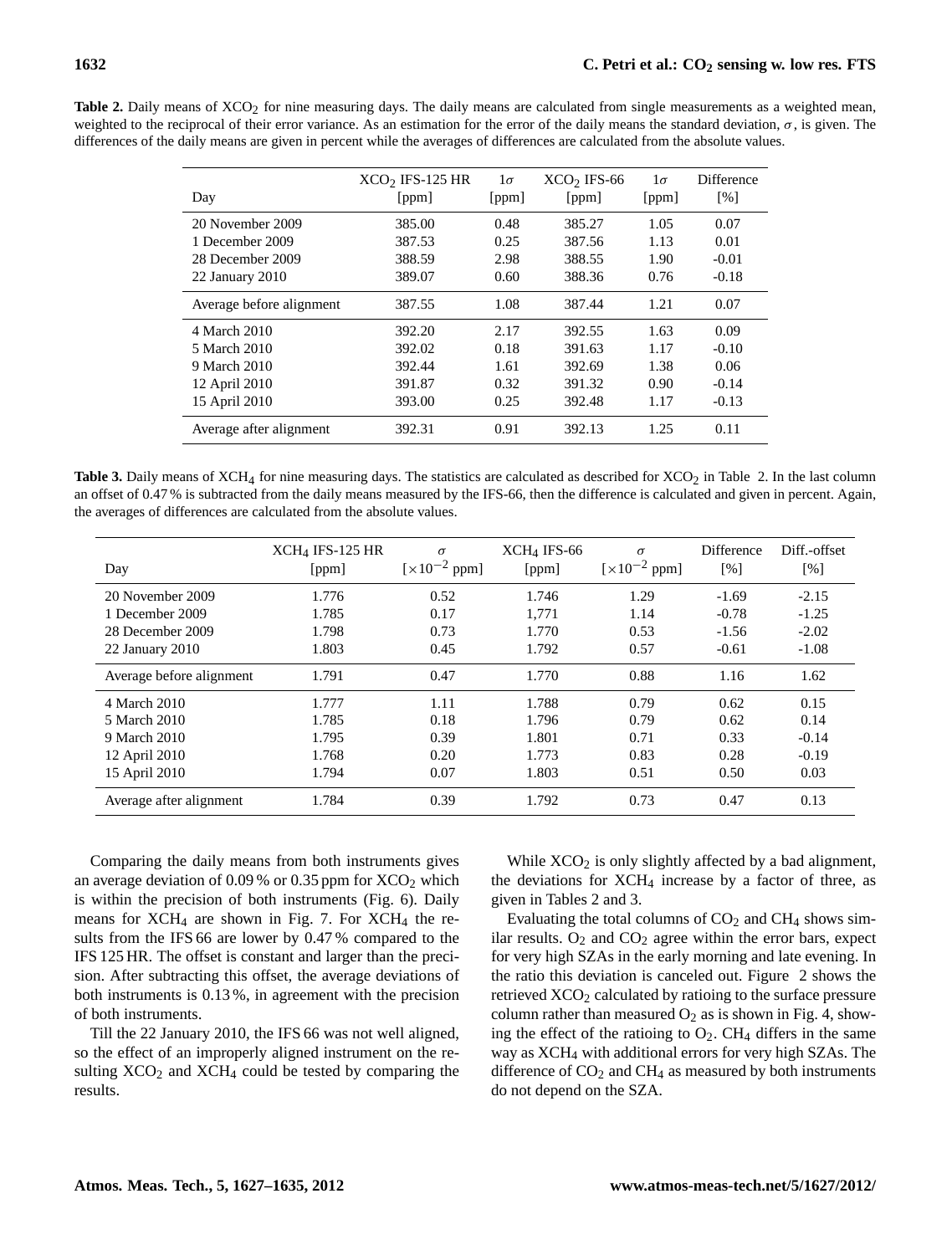

<span id="page-6-0"></span>Fig. 8. Retrieved XCO<sub>2</sub> from observations by the high resolution instrument IFS 125 HR for the 16 April 2009. The red symbols correspond to the high resolution of  $0.014 \text{ cm}^{-1}$ , the blue symbols to a resolution of  $0.11 \text{ cm}^{-1}$ .



<span id="page-6-1"></span>**Fig. 9.** Retrieved XCH4 from observations by the high resolution instrument IFS 125 HR for the 16 April 2009. The red symbols correspond to the high resolution of  $0.014 \text{ cm}^{-1}$ , the blue symbols to a resolution of  $0.11 \text{ cm}^{-1}$ .

# **4.3 Influence of resolution**

When comparing XCH<sup>4</sup> obtained from both instruments, we attribute the offset of 0.47 % to a combination of improper a-priori profiles, erroneous spectroscopic data, and / or incorrect assumptions in the pT-profile in the retrieval. The residuals in Fig. [3](#page-3-0) indicate a non-perfect fit. We speculate that nonideal choice of input parameters for the least-squares fitting procedure have different effects for the low resolution spectra compared to the high resolution ones. In order to test the effect of the resolution, we truncated the high resolution interferograms of the IFS 125 HR to a resolution of  $0.11 \text{ cm}^{-1}$ , the resolution used by the IFS 66. The results are shown in Figs. [8](#page-6-0) and [9.](#page-6-1) While  $XCO<sub>2</sub>$  shows almost no dependence on the resolution (0.02 %), for XCH<sub>4</sub> a constant offset of 0.26 % can be observed. The remaining 0.21 % are within the uncertainties for XCH<sup>4</sup> and we get agreement with our estimation given above.



<span id="page-6-2"></span>Fig. 10. Retrieved  $O_2$ ,  $CO_2$  and  $CH_4$  total columns from the IFS 125 HR, by truncating the interferograms to different optical path differences. For  $CO<sub>2</sub>$  and  $CH<sub>4</sub>$  the different retrieval windows are shown. For  $CH_4$  the initial a-priori profile has been shifted vertically by −4 km. The shown bars give a percentage scale.

In order to investigate this in more detail, we truncated the high resolution interferograms of the IFS 125 HR in several steps from a resolution of 0.014 cm (64.3 cm OPD) down to a resolution of  $0.5 \text{ cm}^{-1}$  (1.8 cm OPD), which covers the range of the resolution of the satellite spectrometers OCO-2 and TANSO-FTS / GOSAT. The results are shown in Figs. [10a](#page-6-2)– c and [11a](#page-7-0)–c. The tests have been performed for all spectra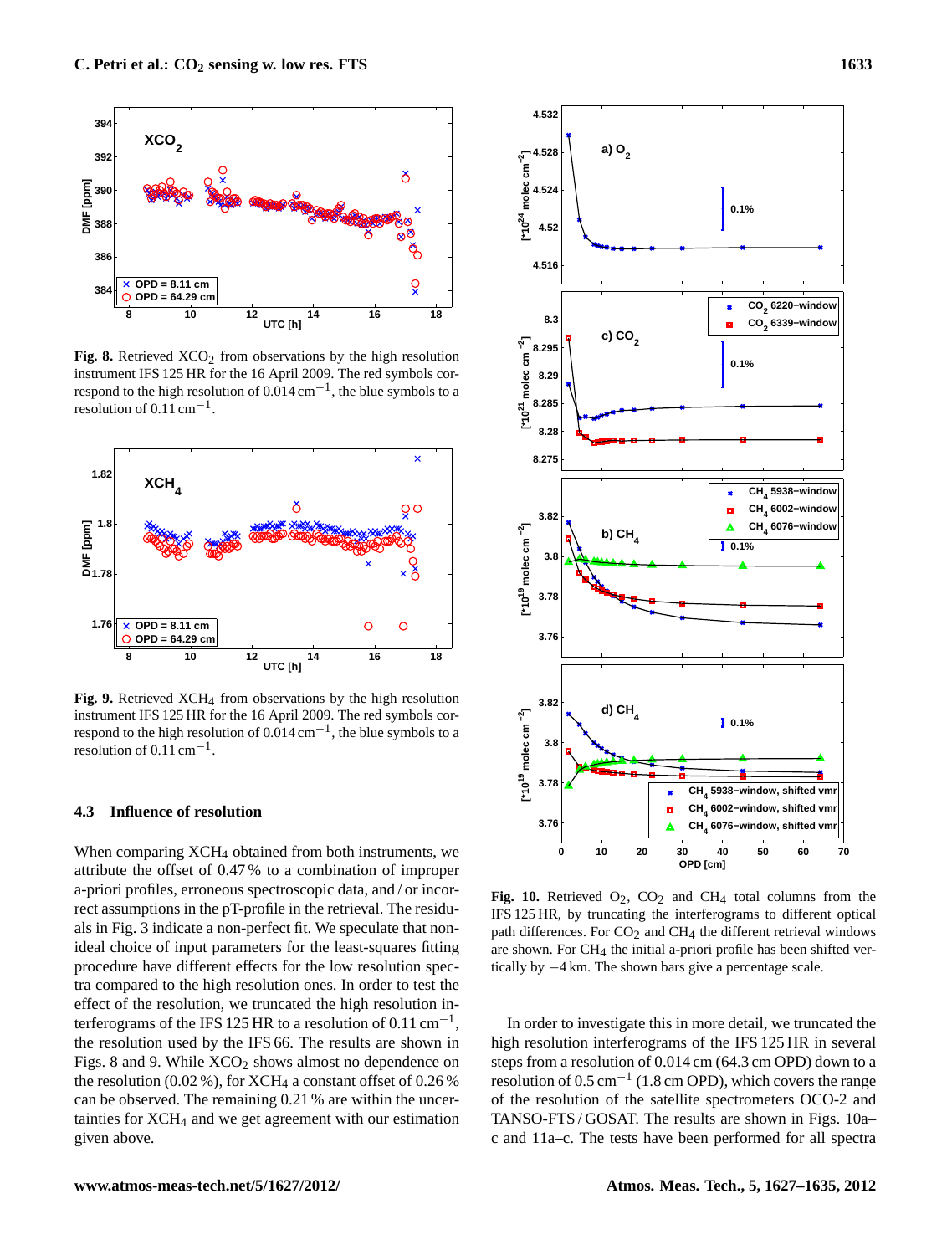

<span id="page-7-0"></span>Fig. 11. Retrieved  $H_2O$ ,  $XCO_2$  and  $XCH_4$  from the IFS 125 HR,  $H<sub>2</sub>O$  is taken from the different retrieval windows of CH<sub>4</sub>. For XCH4 the initial a-priori profile has been shifted vertically by −4 km. The shown bars give a percentage scale.

measured on 16 April 2009. Shown is the daily mean. For reference, the variability in percent for each compound is given as a bar in the figure. The dependence on the OPD increases with decreasing OPD. Down to an OPD of 6 cm (resolution of  $0.15 \text{ cm}^{-1}$ ), the O<sub>2</sub> and CO<sub>2</sub> columns show only a weak dependency of  $0.02$ %. For CH<sub>4</sub> columns, the variation is much larger, between 0.05 % and 0.3 %, depending on the spectral band analyzed. The corresponding results for

 $XCO<sub>2</sub>$ ,  $XCH<sub>4</sub>$  and the most important interfering gas,  $H<sub>2</sub>O$ , are also shown. The dependency for  $H_2O$  is about 0.1 %. As there are  $H_2O$  lines in the window where  $CH_4$  is retrieved  $(5938 \text{ cm}^{-1}, 6002 \text{ cm}^{-1} \text{ and } 6076 \text{ cm}^{-1})$ , for low resolution spectra the lines cannot be separated.

These simulations for  $XCO<sub>2</sub>$  and  $XCH<sub>4</sub>$  are in agreement with the results from the comparison of both instruments, as shown in Figs. [4](#page-4-0) and [5.](#page-4-2) While the  $CO<sub>2</sub>$  total columns for both instruments agree within the precision, for  $CH<sub>4</sub>$ , a constant bias of 0.26 % was found. It has to be mentioned that standard TCCON measurements are made with an OPD of 40 cm and are not significantly affected.

In order to investigate the dependency of CH<sup>4</sup> on the OPD in more detail, we shifted the whole a-priori VMR profile of CH<sup>4</sup> down by 4 km, and repeated the resolution-dependant sensitivity study shown in Figs. [10c](#page-6-2) and [11c](#page-7-0). The results are displayed in Figs. [10d](#page-6-2) and [11d](#page-7-0). The simulations show that the dependency of the resolution on the  $CH<sub>4</sub>$  total column is less. Furthermore, the dependency of the windows at 6002 cm−<sup>1</sup> and 6076 cm−<sup>1</sup> nearly compensate each other. We tried also other vertical shift amounts, i.e. 2, 4, 6 and 8 km, with 4 km yielding the "optimum" result. That is, 4 km yielded the smallest dependency on the OPD. A downshifting of the a-priori VMR by 4 km is certainly not realistic, but our results might indicate that the a priori and/or the spectral data of  $CH<sub>4</sub>$  are erroneous. For completeness, we have repeated the simulations for  $CO<sub>2</sub>$  and  $O<sub>2</sub>$  but the results do not depend on shifting the a priori up and down (not shown), which is not surprising, as the volume mixing ratio of both trace gases show only weak variability with altitude.

Our study indicates that the retrieved columns depend on the resolution, especially if the assumed a-priori VMR profile is not perfect. However, it must be mentioned that within TCCON, the retrieval strategy applied so far is profile scaling. When applying a complete profile retrieval algorithm, the OPD dependency will look different. Differences for CH<sup>4</sup> total columns depending on the retrieval algorithm have already been observed by [Petersen et al.](#page-8-13) [\(2010\)](#page-8-13), who compared profile scaling with the optimal estimation approach for tropical spectra from Suriname.

For an OPD of less than  $6 \text{ cm}$  (0.15 cm<sup>-1</sup>) the dependency of the total columns increases for decreasing OPD. For such a low resolution, the individual lines are not resolved and we speculate that the influence of the curvature of the whole spectral region analyzed begins to dominate the fitting. The curvature is due to the wavelength dependent sensitivity of the detector, the reflectivity of all mirrors, the filters applied, and the spectral wings of interfering gases. This dependency can partly be avoided by additional measurements using a blackbody radiation light source to obtain an absolute calibration of the spectra. However, this is beyond the scope of this paper and will be investigated in a separate study.